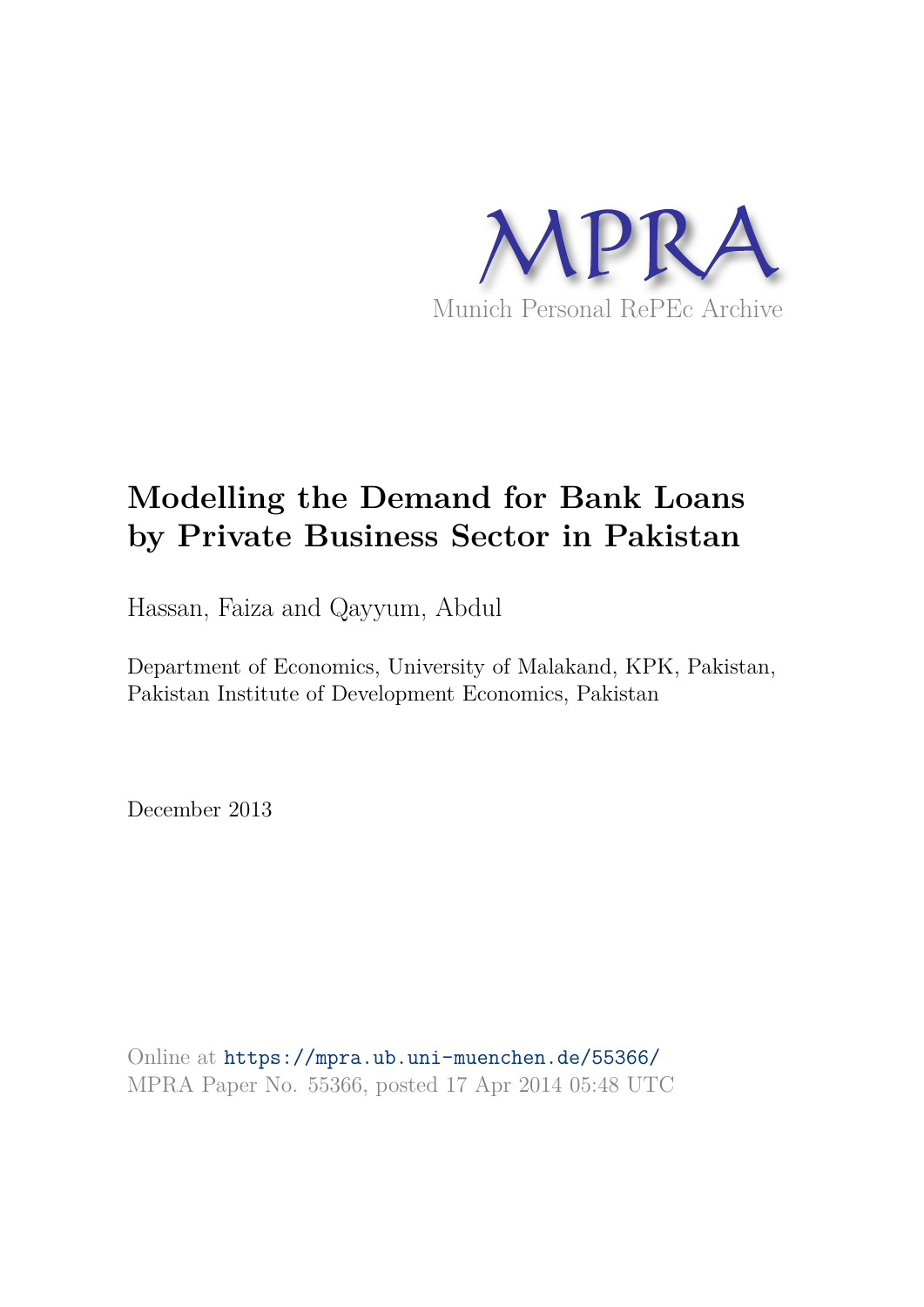# **Modelling the Demand for Bank Loans by Private Business Sector in Pakistan<sup>1</sup>**

**By** 

**Faiza Hassan<sup>2</sup> and Abdul Qayym<sup>3</sup>**

# **ABSTRACT**

The importance of studying demand for bank loan by private business sector stems from the fact the money supply is "credit-driven" and demand-determined and at the rate of interest determined by the central bank the money supply function is horizontal as illustrated by Moore and Threadgold (1985), Coghlan, (1981), Moore (1979, 1983). The analysis of the demand for bank loan by private business sector is important for understating the monetary transmission mechanism and formulation of the effective monetary policy to achieve macroeconomic objectives. The study aimed to model the demand for bank loan by private business sector in Pakistan.

We use Hylleberg, et al., (1990) seasonal unit root test for investigation of properties of data. The dynamic Autoregressive Distributed Lag (ARDL) model is used for long rung and the short run analysis of demand for bank loans by the business sector. For the testing long run relationship among the variables we used bounds test proposed by Pasaran and Shin (1995). Real rate of return on advances, economic activity, expectations about future state of economy, macroeconomic risk, inflation and foreign demand pressure are taken as the determinants of demand for bank loan by private business sector. Economic activity, real rate of interest, macroeconomic risk and inflation were found significant in affecting demand for bank loans while the estimated equation do not provide evidence for the role of foreign demand pressure and expectations about future state of economy in effecting demand for bank loans. The sign of the coefficients of real rate of return on advances, inflation and macroeconomic risk is negative whereas economic activity is directly related to demand for bank loans by private business sector. The short run model shows that the speed of adjustment is 8.5% quarterly. Therefore it takes three years to go back to the long run equilibrium level. In the short run change in rate of inflation, RRA and economic activity have negative impact. The short run equation explores that change in real rate of return (RRA) does not affect RDBL. It implies that in very short run business cannot change their demand for bank credit in response to changes in real interest rate. Changing in macroeconomic risk appears in the model in form against a priori expectations. Foreign demand pressure (FDP) has no long run effect and in short run has the coefficient having low value. The demand for bank loan by private business sector was found interest elastic and gives the provision to central bank to control credit in the economy through variations of interest rate.

 $\overline{a}$ 

<sup>&</sup>lt;sup>1</sup> The paper is written from the MPhil thesis completed at the Department of Economics, PIDE, Islamabad

<sup>&</sup>lt;sup>2</sup> Faiza Hassan, PhD Student at PIDE and Lecturer Department of Economics, University of Malakand, KPK

<sup>&</sup>lt;sup>3</sup> Dr. Abdul Qayyum, Joint Director, Pakistan Institute of Development Economics, Islamabad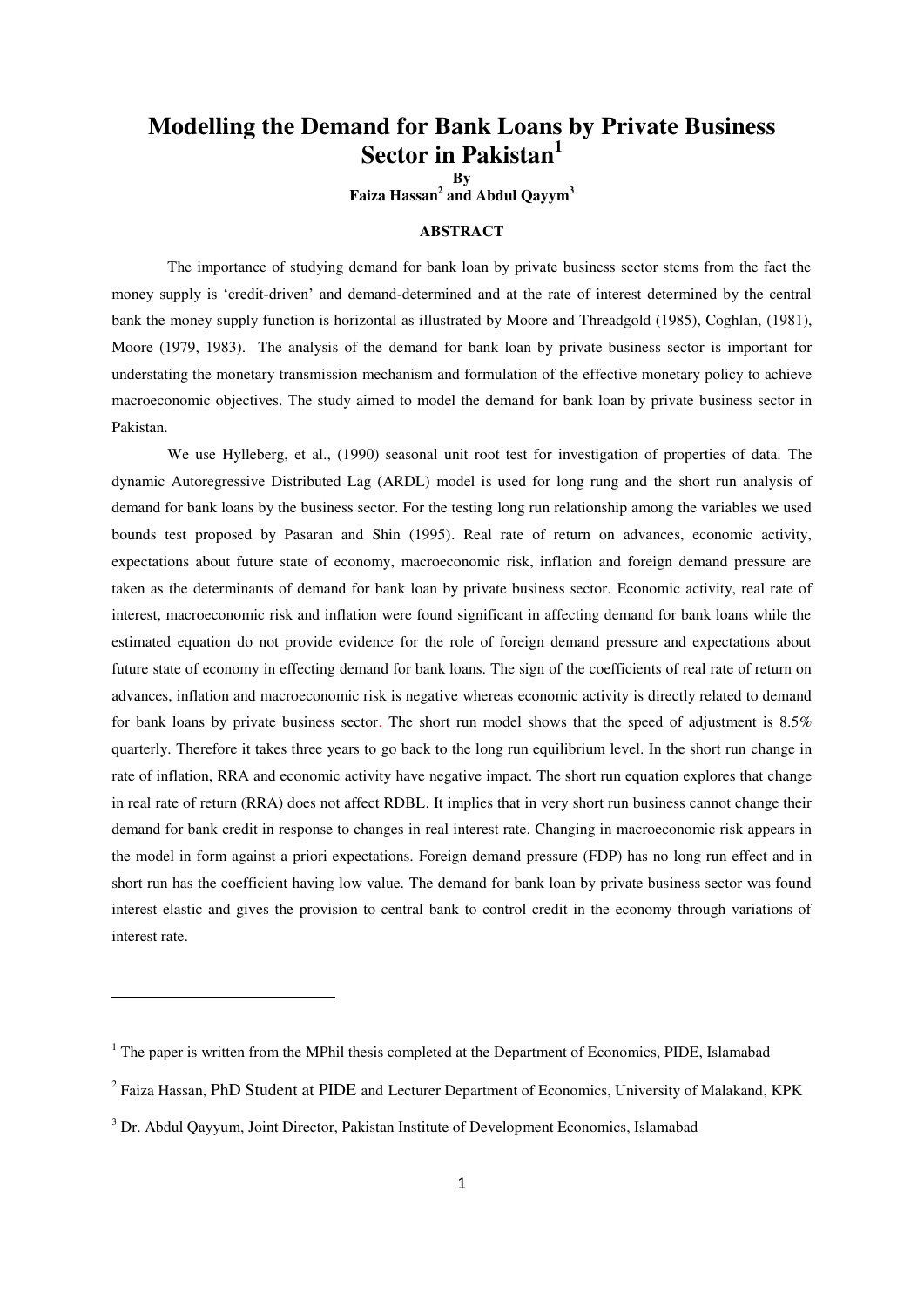# **1. INTRODUCTION**

The impact of bank credit on macro-economic fluctuations has always been a topic of interest in monetary economics (Meltzer and Brunner, 1963, Bernanke and Blinder, 1988) because it helps to understand the monetary transmission mechanism and suggest appropriate monetary policy. The desired objectives of monetary policy which are sustainable economic growth, and price stability cannot be achieved without knowing credit channel of monetary transmission which requires the knowhow of credit demand. Ross Levine (1997) concluded that sufficient understanding of long-run economic growth is not possible without understanding the evolution and functioning of financial systems. Friedman (1984) indicates that "neither money nor credit is sufficient to account fully for the effect of financial markets in determining real economic activity" and for macroeconomic analysis he recommended the use of credit market in addition to income and money market.

Monetary policy through the channels of financial markets and bank-based intermediation influences the expectations about the future direction of economic activity and inflation. Financial intermediaries perform five basic functions that are mobilizing savings from domestic households and corporate, pooling and managing risk, acquiring and publicizing information about investment opportunities, monitoring borrowers and facilitating the exchange of goods and services, which affect the real economy. Therefore it requires a stable financial system, which has the power to facilitate the smooth and efficient financial intermediation for proper transmission of monetary policy. And only then proper monetary policy will guarantee sustainable economic growth and price stability

The importance of analyzing demand for credit stems from the view that money supply is 'credit driven' and demand determined. Coghlan (1981) and Moore (1979, 1983) illustrated that the quantity of bank borrowing is largely demand determined, and they give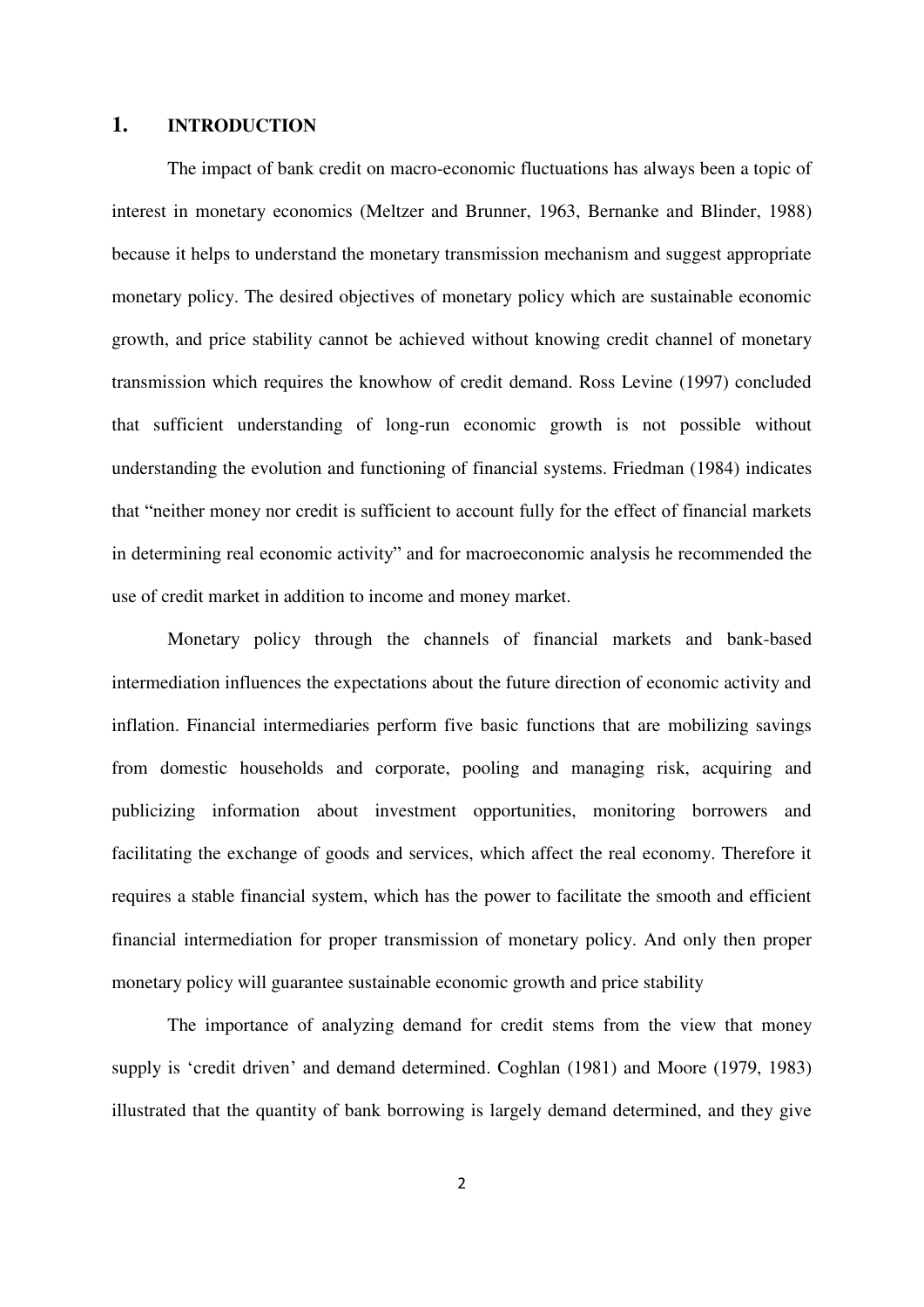additional support for the view of a credit driven money stock. Similarly, Moore and Threadgold (1985) argued that the money supply is "credit-driven" and demand-determined and at the rate of interest determined by the central bank the money supply function is horizontal. "Both the base and the money stock are in fact endogenous. The evidence suggests that the quantity of bank intermediation is determined primarily by the demand for bank credit" (Moore, 1983). "In the real world banks extend credit, creating deposits in the process, and look for the reserves later" (Holmes, 1969, p. 73).

Understanding the sensitivity of private- sector credit demand helps the central bank to decide about the magnitude of interest rate change in order to achieve the desired monetary objective. If private sector credit demand is relatively insensitive then the central bank has to set comparatively higher change in interest rate to effect the spending level in the economy.

Hence the demand for bank lending by private sector contains lots of useful information that helps to understand monetary transmission mechanism and to formulate the effective monetary policy and thereby in achieving macroeconomic objectives. The work done on demand for bank loans by private business sector can be divided in four basic categories. First category includes studies which have estimated the demand for credit as an equation associated with a system. These studies employ two reduced form equations one of credit demand and other of credit supply to estimate the system. Work by Melitz and Pardue (1973) is the example of this category. Hicks (1979) and Panagopoulos and Spiliotis (1998) analyzed demand for bank loans under equilibrium condition; they defined demand and supply equations separately but solved them as single reduced form equation by implying the equilibrium condition. Works of Laffont and René (1977), Blundell et. al., (1992) and Ghosh and Ghosh (1999) formed the third category, they analyzed the demand for bank loans in disequilibrium situation by defining demand and supply equations separately and followed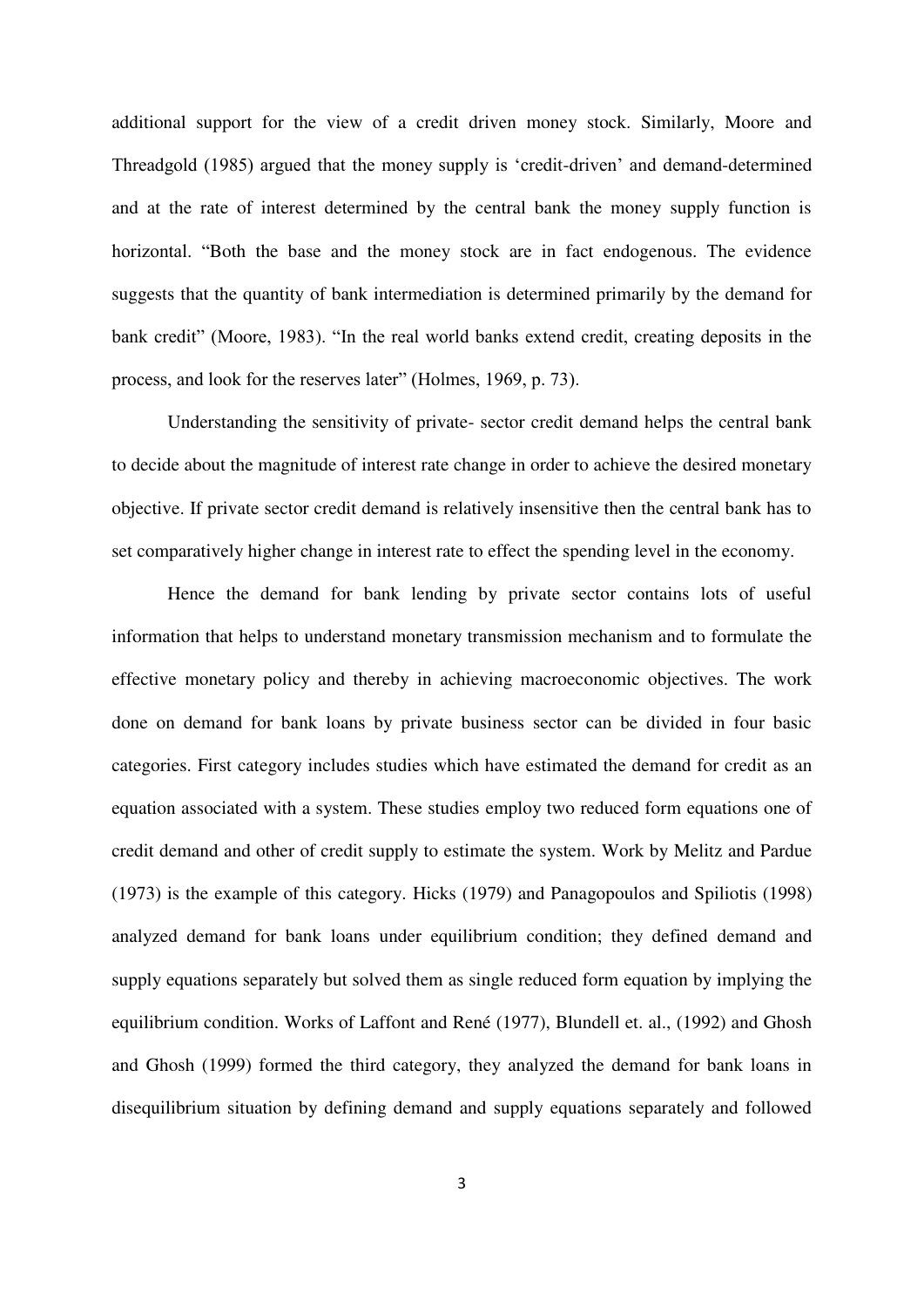Maddala and Nelson (1974) for deriving likelihood function, these studies assume that observed quantity of loans are minimum of demand for loans and supply of loans. Forth category is of those studies which have estimated the demand for bank credit in isolation from supply side of market, these studies assume that at a specific interest rate, settled by banks, credit to private sector is determined by demand in the market. Our study has also used the same approach for analysis of demand for bank loan by private business sector. The studies which have used this approach are Moore (1983), Cuthbertson (1985), Moore and Threadgold (1985), Arestis (1987-88), Arestis et. al., (1995), Calza, et. al., (2001), Qayyum (2002), Leonardo (2002), Pandit and Vashisht (2011), among others.

In Pakistan there is a single study over the topic by Qayyum (2002). He has taken industrial output, rate of inflation and real rate of return as explanatory variables in the econometric model. The current study endeavours to investigate the demand for bank loan by private business sector by taking real rate of return, rate of inflation, economic activity, expectations about future state of economy, foreign demand pressure and macroeconomic risk as its determinants by using quarterly data from 1973 Q3 to 2010 Q2.

The second section specified model of demand for bank loans by the business sector. Section 3 deals with econometric methodology used for the analysis and the section 4 present estimation of the model. Final section discussed conclusions and policy implementations.

# **2. MODEL SPECIFICATION**

The main sources of funds for companies are sales revenue, bank advances, the issue of commercial bills, loan stock or equity and running down liquid assets. In broad terms, firms use these funds to cover running costs (e.g. wages, materials and tax payments), for stock-building and for fixed investment (Cuthbertson, 1985).

4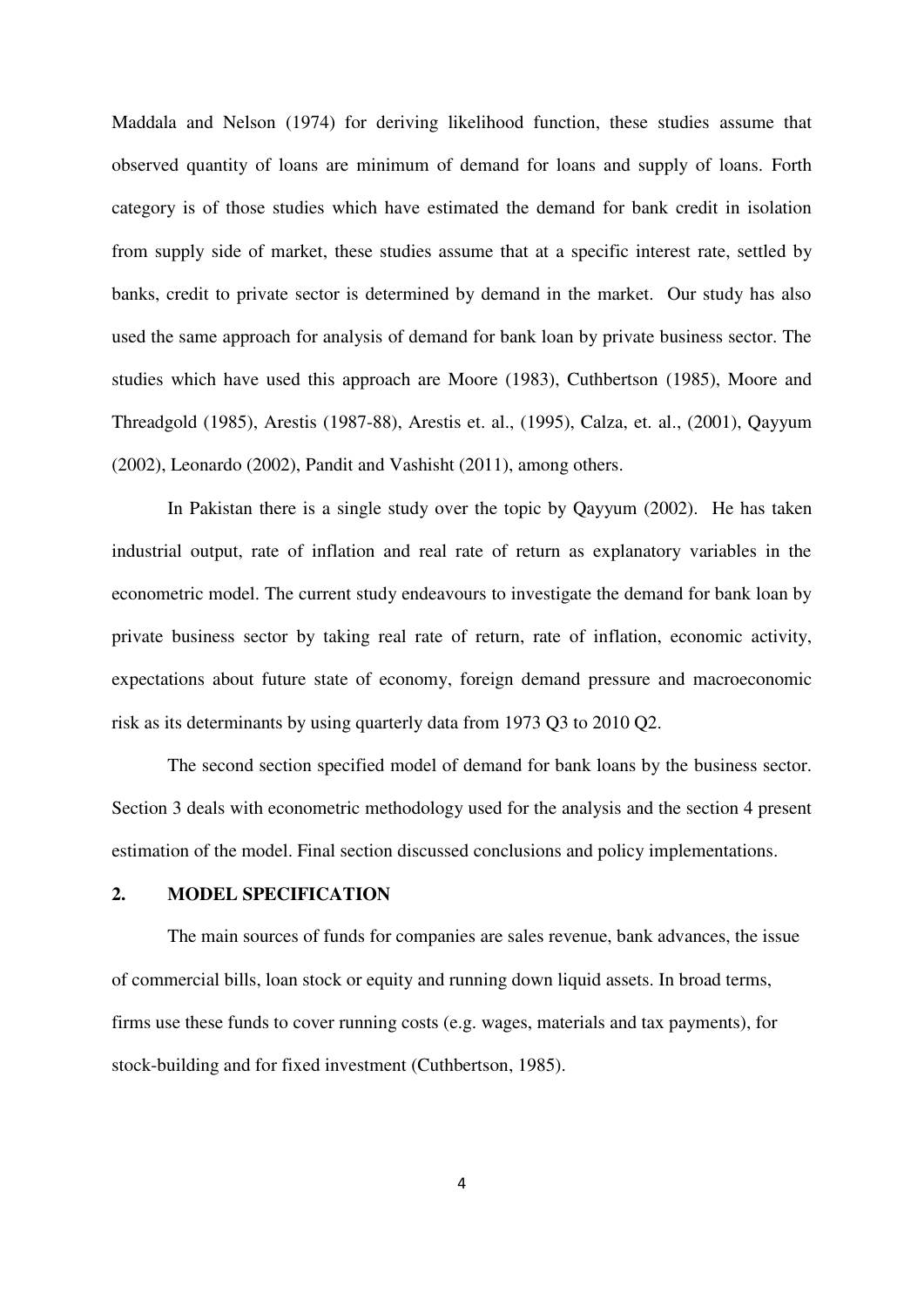Whenever firms decide to borrow money from external sources they have to choose among different alternatives. In Pakistan bank borrowing is the most popular source of financing by private corporations as compared to other sources like equity financing and term certificates. The demand for bank lending by private business sector depends on number of variables.

While listing the determinants of demand for bank lending by private business sector, interest rate charged by commercial banks for these loans is a variable included in every study. For example Hicks (1979), Moore (1983), Cuthbertson (1985), Arestis (1987-88), Panagopoulos and Spiliotis (1998), Ghosh and Ghosh (1999), Calza, et. at., (2001), Qayyum (2002), Pandit and Vashisht (2011) used interest rate as a determinant of demand for bank loan.

Another important factor influencing credit demand by private business sector is economic activity. Many studies of credit demand e.g., Calza, et. at., (2001), Arestis (1987- 88), taken GDP as an economic activity variable but as the purpose of this study is to analyze the business sector demand so following the studies of Laffont and René (1977), Ghosh and Ghosh (1999), Qayyum (2002), industrial output is included as explanatory variable instead of GDP. In literature there are two distinct views about relationship of economic activity and demand for credit. Some studies suggest positive relationship between economic activity and credit demand and argue that robust economic growth increases the expectations of firms for higher profits and future incomes and therefore firms increases their demand for credit to expand and initiate new projects to reap up the future benefits (Kashyap, et. at., 1993). By contrast Friedman and Kuttner (1993) and Bernanke and Gertler (1995) illustrated the existence of negative relationship between economic activity and demand for credit. They observed that in periods of higher economic activity, due to increase in current production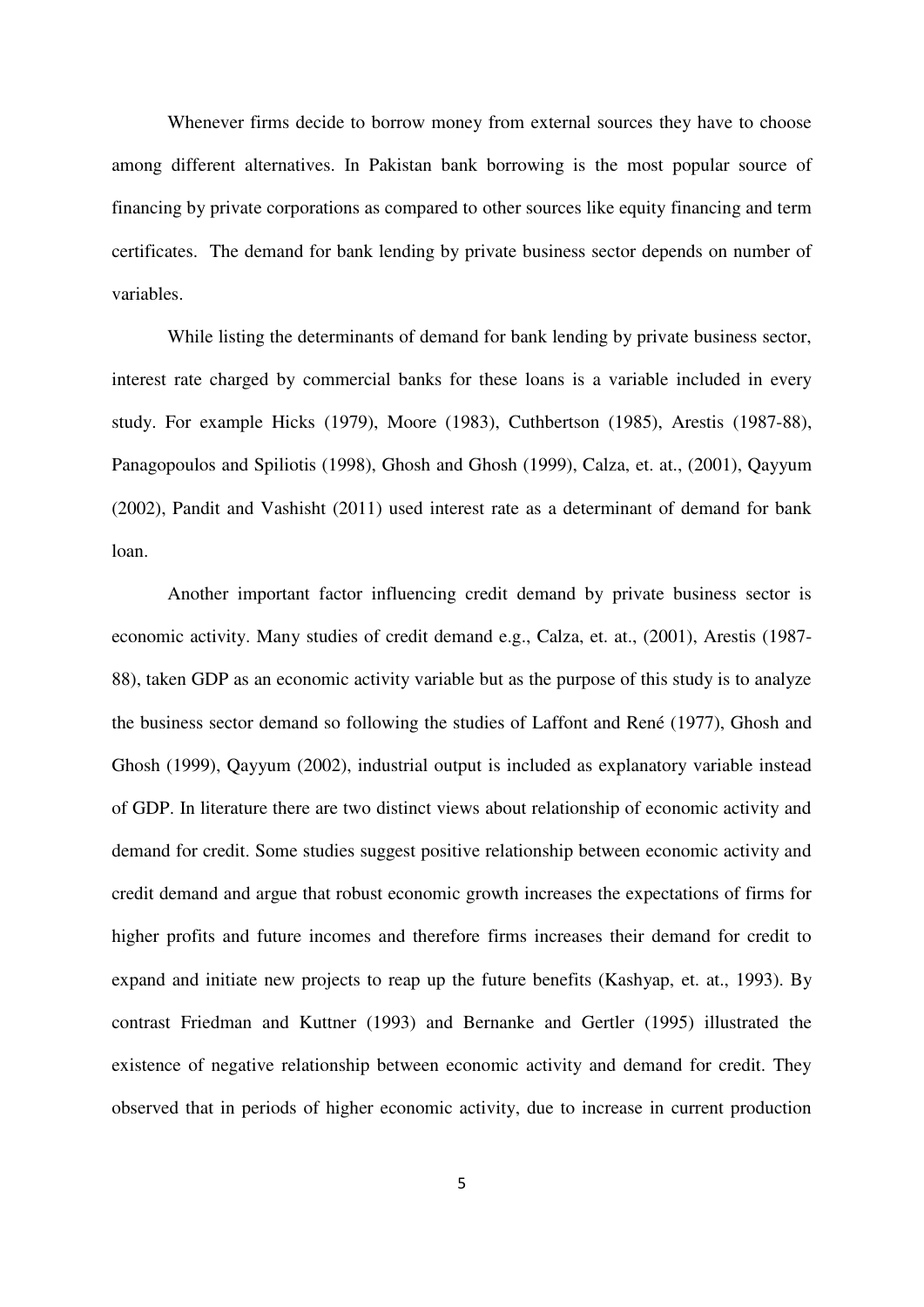and because of higher profits firms are in position to finance their businesses through internal sources and thus demand for credit will shrink during economic expansion.

Inflation is also incorporated in the model as explanatory variable. Inflation effects demand for bank loans by private business sector in two ways. If firms expect that increase in rate of inflation will be higher than increase in nominal rate of interest then their demand for loans will be higher because increase in inflation compensates the effect of increase in interest rate. On the other hand increase in inflation is associated with the riskiness of projects, it will affect both costs and revenues, and high rate of inflation will cause firms to invest lesser than before. So in this way, inflation and demand for bank loans by private sector shows negative association. Cuthbertson (1985) used inflation in his analysis and found negative relationship between inflation and demand for bank lending. In Pakistan context work of Qayyum (2002) also found inverse relationship of demand for bank loans and inflation.

 Macroeconomic risk is also considered in the model. The macroeconomic circumstance within country in particular and globally in general affects the investment decisions. If level of uncertainty is high due to unfavourable economic conditions then investors will be cautious to invest. So, negative relationship can be expected between macroeconomic risk and demand for bank loans by private business sector. For measuring macroeconomic risk variance of moving average of inflation is used.

Expectation about future state of economy is also included in the model. Moving average of stock price indices is used for this purpose. Stock price indices give signals about expectations of most informed group (stock market participants) about future situation of the economy. Ghosh and Ghosh (1999) has also used the price of stock market as a proxy for future expected output in demand for real credit equation. Similarly Pandit and Vashisht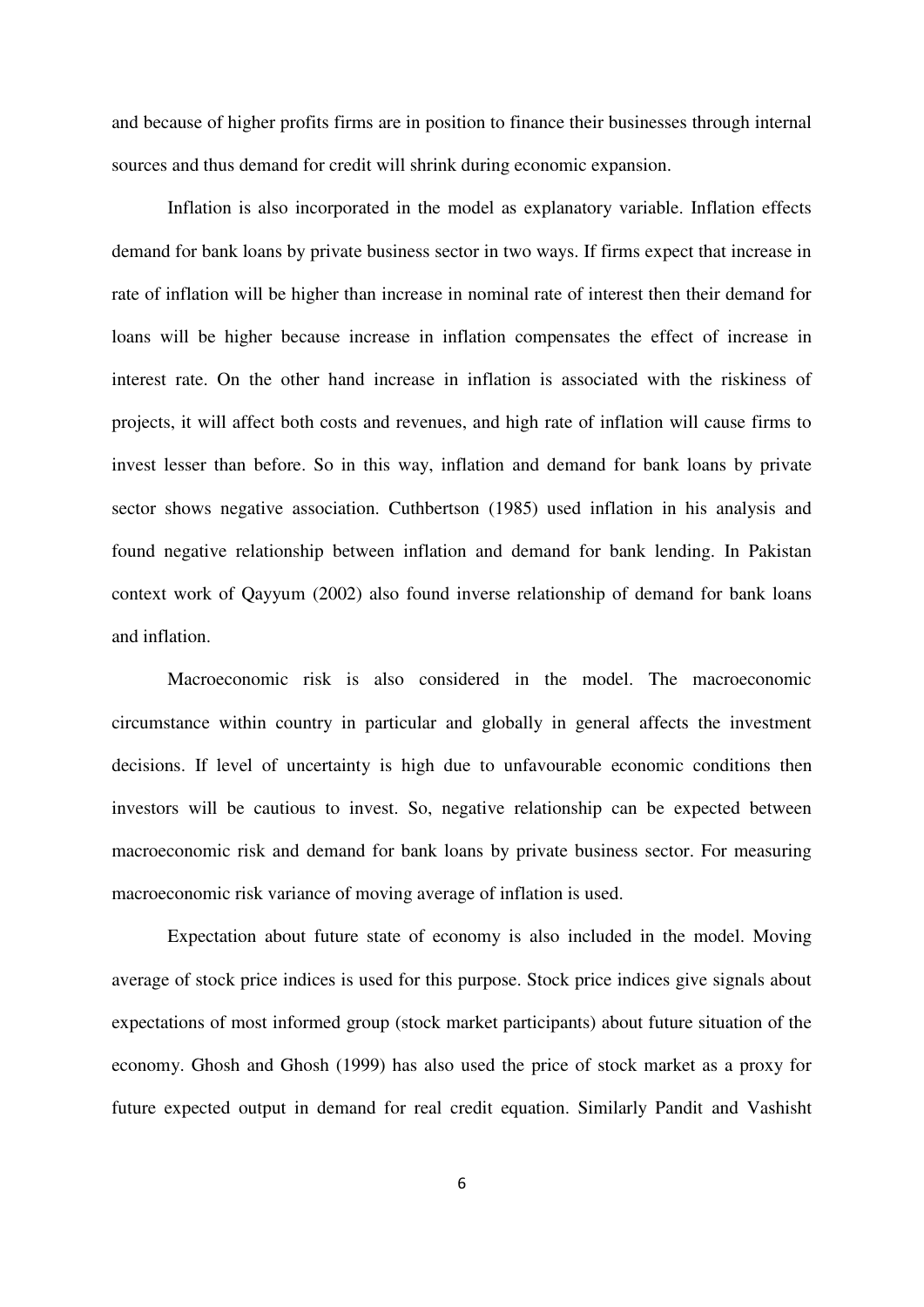(2011) has also used the moving average of stock price index in analyzing demand for bank loan. In order to capture the foreign demand pressure, index for volume of export is included in the model.

Following model of demand for bank loan by the private business sector is;

$$
RDBL_t = f (RRA_t, EA_t, FDP_t, INF_t, MER_t, EFSE_t)
$$
\n(1)

Where

|                             | $RDBL_t$ = Log of real bank loans by the private business sector            |
|-----------------------------|-----------------------------------------------------------------------------|
| $\mathrm{EA}_{\mathrm{t}}$  | $=$ Log of industrial output index as an economic activity                  |
| $FDP_t$                     | $=$ Log of volume of export index as a foreign demand pressure              |
| $\text{MER}_{\text{t}}$     | $=$ Variance of moving average of rate of inflation as Macroeconomic risk   |
| $\rm EFSE_{t}$              | $=$ Moving average of log of share price index as expectations about future |
|                             | state of the economy                                                        |
| $\mathsf{RRA}_{\mathsf{t}}$ | $=$ Real rate of return on advances.                                        |
| $\text{INF}_{\text{t}}$     | $=$ the rate of inflation                                                   |
|                             |                                                                             |

The ARDL approach proposed by Pesaran and Shin (1999) is found appropriate for analysis. The following ARDL model is specified:

$$
\Delta RDBL_{t} = \alpha + \sum_{i=1}^{k} \beta_{1i} \Delta RDBL_{t-i} + \sum_{i=0}^{k} \beta_{2i} \Delta EA_{t-i} + \sum_{i=0}^{k} \beta_{3i} \Delta RRA_{t-i} + \sum_{i=0}^{k} \beta_{4i} \Delta FDP_{t-i} + \sum_{i=0}^{k} \beta_{5i} \Delta INF_{t-i} + \sum_{i=0}^{k} \beta_{6i} \Delta EFSE_{t-i} + \sum_{i=0}^{k} \beta_{7i} \Delta MER_{t-i} + \lambda_{1} RDBL_{t-1} + \lambda_{2} EA_{t-1} + \lambda_{3} RRA_{t-1} + \lambda_{4} FDP_{t-1} + \lambda_{5} INF_{t-1} + \lambda_{6} MER_{t-1} + \lambda_{7} EFSE_{t-1} + \mu_{t}
$$
\n(2)

Where  $\Delta$  represents first difference,  $k$  is the maximum number of lags included in the model and  $\mu_t$  is the error term as normally distributed with zero mean and constant variance. The  $\lambda_i$ symbolizes parameters of long run relationship.

To find out long run parameter estimates of different variables, lagged values of independent variables in ARDL model are divided by coefficient of lagged dependent variable. In this way we get the normalized vector which shows the long run coefficients.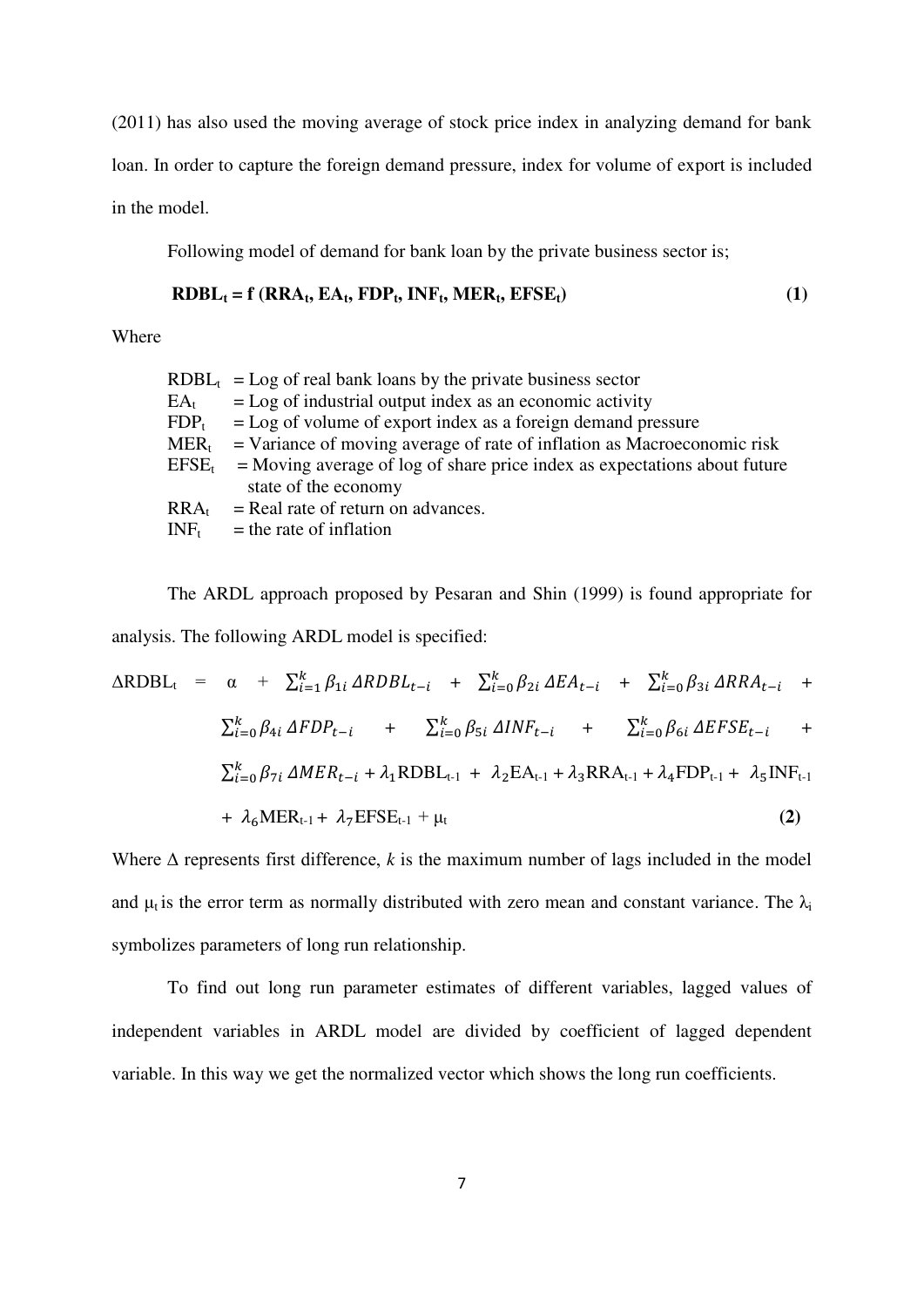To show the short run dynamics, Error correction model (ECM) is estimated. The ECM model contains the lagged error term of long run model and all independent variables in differenced form and the dependent variable of the model is the first difference of real demand for bank loans by private business sector. The dynamic ECM model is represented by the following equation.

$$
\Delta RDBL_{t} = \gamma + \sum_{i=1}^{k} \beta_{1i} \Delta RDBL_{t-i} + \sum_{i=0}^{k} \beta_{2i} \Delta EA_{t-i} + \sum_{i=0}^{k} \beta_{3i} \Delta RRA_{t-i} + \sum_{i=0}^{k} \beta_{4i} \Delta FDP_{t-i} + \sum_{i=0}^{k} \beta_{5i} \Delta INF_{t-i} + \sum_{i=0}^{k} \beta_{6i} \Delta EFSE_{t-i} + \sum_{i=0}^{k} \beta_{7i} \Delta MER_{t-i} + \delta ECM_{(t-1)} + \nu_{t}
$$
\n(3)

The ECM is the residual formed by difference of actual values of RDBL and its estimated values,  $v_t$  is the error term normally distributed with zero mean and constant variance,  $k$  is the maximum of lags included in the model and  $\Delta$  is the first difference operator.

For univariate analysis Hylleberg, Engle, Granger and Yoo (HEGY) test is used instead of DF and ADF because they implicitly assume that unit root only exists at zero frequency and bi-annual and seasonal unit roots are ignored in the analysis. While HEGY test was developed using quarterly data and special consideration was made for testing seasonal, bi-annual and annual unit roots.

Bounds testing approach illustrated by Pesaran et. al., (1999) is used to test the existence of long run relationship. The use of bounds testing approach has the advantage that it does not require the variables to be of same order. As the current study has variables which are integrated of order one as well as some variables in our model are integrated of order zero, so instead of using Engle and Granger (1987) Johansen (1988) and Johansen and Juselius (1990), we have used the bounds testing approach.

Quarterly data spanning from 1971Q1 to 2010Q2 is utilized for estimation. The sources of data are various issues of International Financial Statistics published by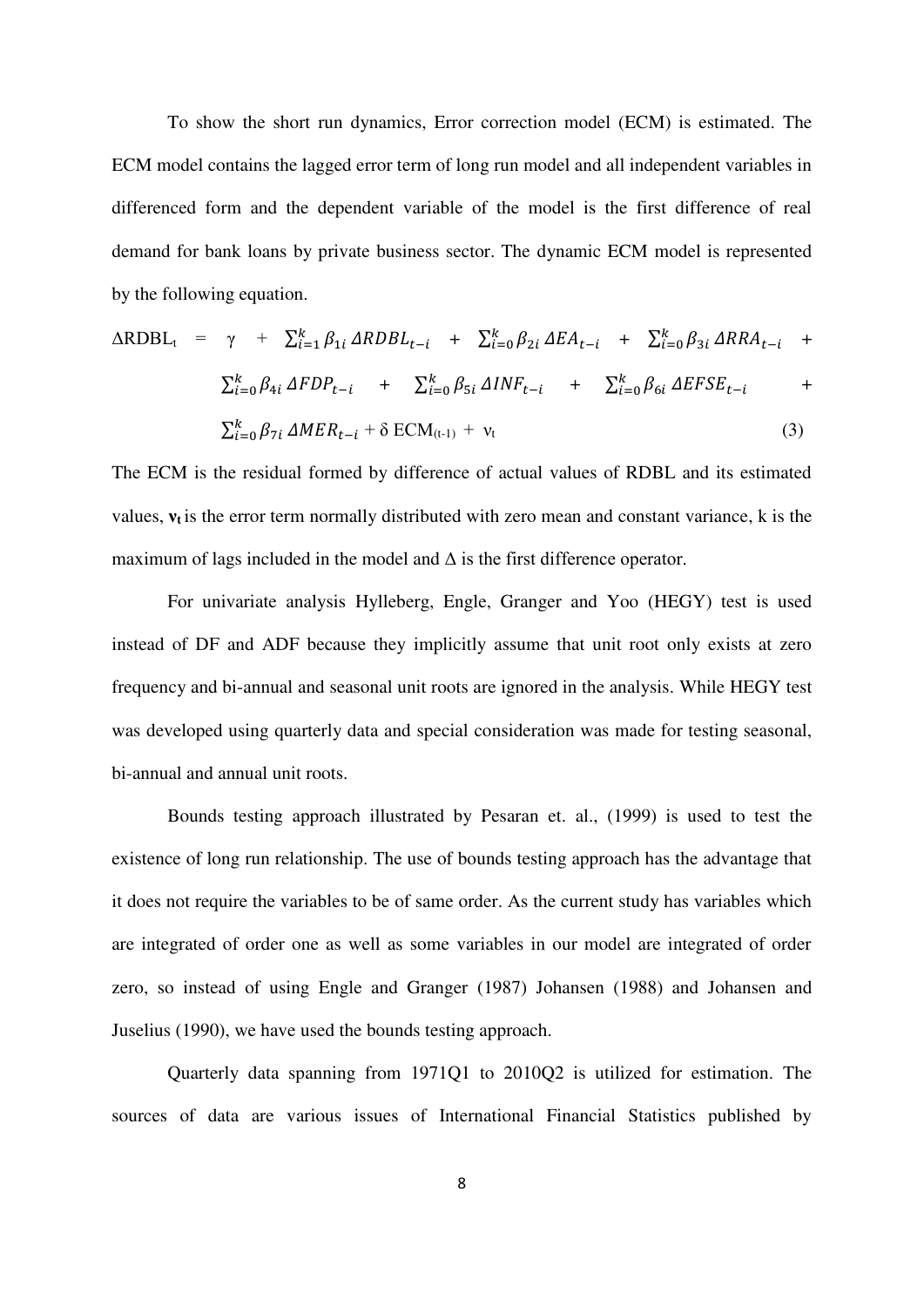International Monetary Fund and Statistical Bulletin by the State Bank of Pakistan. While some part of demand for bank loan by private business sector is acquired from the Statistical Division of the State Bank of Pakistan.

# **3. ESTIMATED MODEL**

#### **3.1 Test of Integration**

In order to decide about stationarity of variables and decide about their order of integration seasonal unit root test of Hylleberg, et. Al. (1990) is applied. The test results are given in the Table 1. As can be seen from the Table 1, all the variables except the macroeconomic risk that is MER, has unit root at zero frequency. Therefore we transform the variables in the first difference to get stationarity of the data.

| <b>Variable Name</b>       | $\pi$ <sub>1</sub><br>$(t$ - values $)$ | $\pi_2$<br>(t- values) | $\pi_3 = \pi_4 = 0$<br>(F- statistics) | <b>Remarks</b> |
|----------------------------|-----------------------------------------|------------------------|----------------------------------------|----------------|
| $RDBL_t$                   | $-0.862478$                             | $-3.419330$            | 17.20253                               | I(1)           |
| $\Delta RDBL_t$            | $-4.706122$                             | $-3.437100$            | 17.41988                               |                |
| $EA_t$                     | $-2.445151$                             | $-3.437902$            | 5.991635                               | I(1)           |
| $\Delta$ EA <sub>t</sub>   | $-4.215862$                             | $-3.686182$            | 6.573594                               |                |
| $FDP_t$                    | $-1.426813$                             | $-3.330907$            | 10.89514                               | I(1)           |
| $\Delta FDP_t$             | $-7.441997$                             | $-3.339405$            | 11.03128                               |                |
| EFSE <sub>t</sub>          | $-0.949061$                             | $-3.449376$            | 37.63094                               | I(1)           |
| $\Delta$ EFSE <sub>t</sub> | $-4.226618$                             | 3.487383               | 37.34716                               |                |
| $RRA_{t}$                  | $-2.925179$                             | $-4.166304$            | 13.54651                               | I(1)           |
| $\Delta$ RRA <sub>t</sub>  | $-6.749805$                             | $-4.324245$            | 13.56799                               |                |
| $MER_t$                    | $-3.543304$                             | $-5.741019$            | 35.86812                               | I(0)           |
| $INF_t$                    | $-3.925365$                             | $-4.045070$            | 12.61850                               | I(0)           |

**Table 1: HEGY Test for Seasonal Unit Root**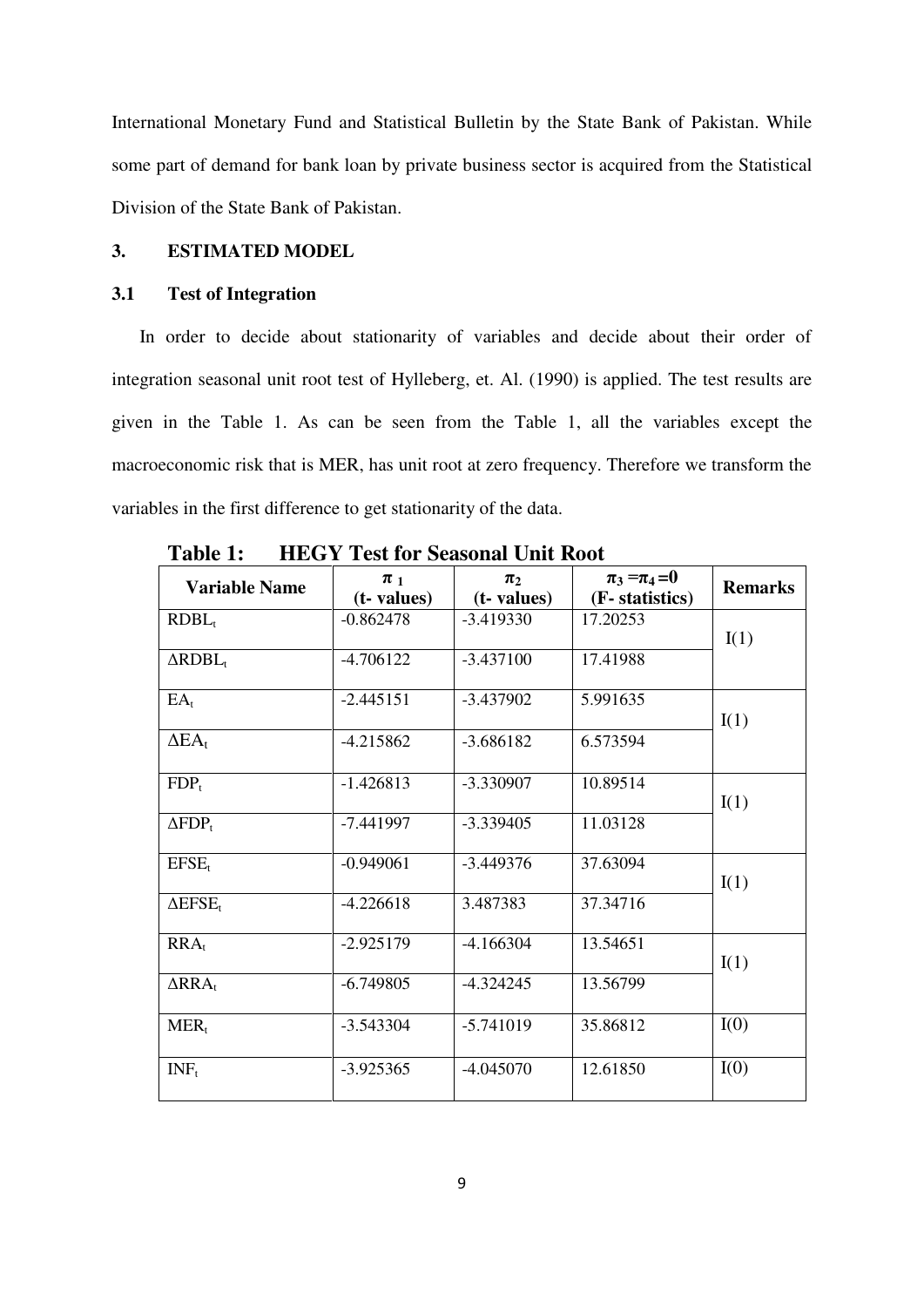#### **3.2 Bounds Test for Cointegration**

In order to check the validity of long run relationship between real demand for bank loan and other variables bounds test approach proposed by Pesaran and Shin (1999) is carried out. Test results are given below F-value of bounds test is 5.7418 which is greater than upper bound at 5% significance level. It is concluded that there is long run relationship among the variables.

#### **3.3 Long Run Credit Demand Model**

Long run parameter estimates are derived after estimating the ARDL model using 6 lags and by dropping the insignificant variables using general to specific methodology. The long run parameter estimates are given in the following equation.

$$
RDBL = 4.024 - 0.0297 * RRA + 1.359 * EA - 0.170 * INF - 0.042 * MER
$$
\n
$$
(4.88) (-1.63) \qquad (3.49) \qquad (-4.41) \qquad (-2.92)
$$
\n
$$
(4.89) (-1.63) \qquad (4.9)
$$

The results reveal inverse relationship between real rate of return and real demand for bank loans by private business sector which is as expected. The relationship of economic activity and demand for bank lending by private business sector is found positive. The sign of inflation coefficient is found negative. And suggest that high inflation is also associated with high variation in inflation and therefore during high inflation businesses consider investment riskier than in periods of low inflation. Therefore inflation is negatively associated with real demand for bank loan. The sign of inflation is in accordance with the studies by Cuthbertson (1985) and Qayyum (2002). Macroeconomic risk was found significant variable in long run model and the sign of its coefficient shows inverse relationship with demand for bank credit by private business sector. This information reveals that when macroeconomic risk increases private business sector will demand less credit from banks. It is also important to mention that foreign demand pressure and expectations about future state of the economy (EFSE)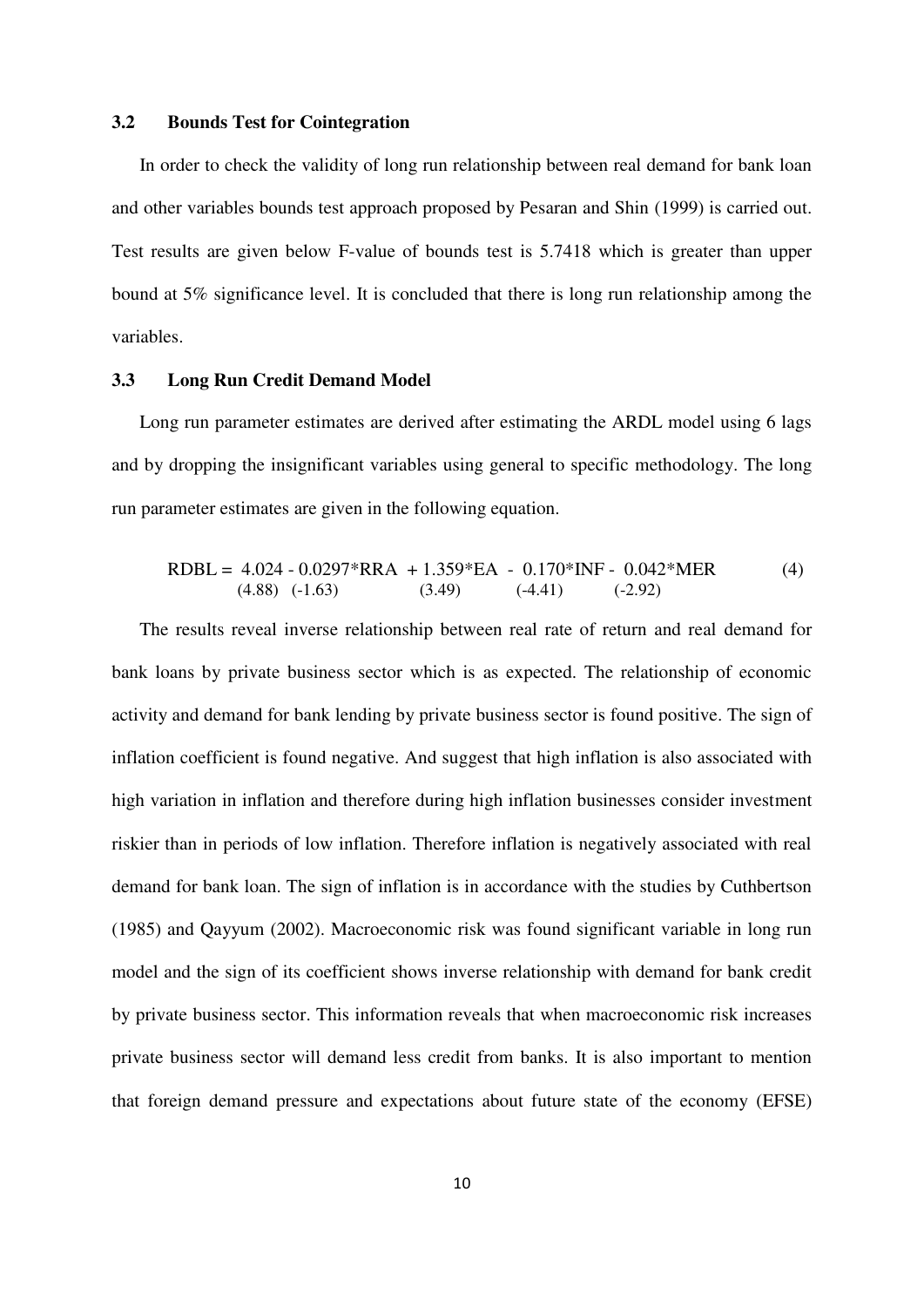were found insignificant and are eliminated in elimination process while forming a specific model from a general one.

# 3.4 **SHORT RUN DYNAMICS**

Short Run model illustrates the short run dynamics of demand for bank loans by private business sector as well as provides the coefficient of Error Correction term. Error correction term tells us that how long it will take to be back to the long run equilibrium. The results of short run model are represented in the following table which is derived after including all variables in first difference and their 6 lags. The table only provides information about those variables which are found significant at the 5 % l3v3l and all insignificant variables are deleted by using general to specific methodology.

| Dependent Variable: ARDBL |                    |                   |             |        |  |  |  |
|---------------------------|--------------------|-------------------|-------------|--------|--|--|--|
| Variable                  | <b>Coefficient</b> | <b>Std. Error</b> | t-Statistic | Prob.  |  |  |  |
| $ECM(-1)$                 | $-0.085443$        | 0.013298          | $-6.425111$ | 0.0000 |  |  |  |
| $\Delta\text{INF}$        | $-0.016326$        | 0.002038          | $-8.009247$ | 0.0000 |  |  |  |
| $\Delta$ EA(-1)           | $-0.061195$        | 0.028179          | $-2.171674$ | 0.0317 |  |  |  |
| $\triangle$ RRA(-3)       | $-0.018210$        | 0.006408          | $-2.841678$ | 0.0052 |  |  |  |
| $\Delta$ INF(-3)          | $-0.018189$        | 0.006611          | $-2.751144$ | 0.0068 |  |  |  |
| $\triangle MER(-3)$       | 0.003570           | 0.001233          | 2.895490    | 0.0044 |  |  |  |
| $\Delta$ FDP(-5)          | $-0.044828$        | 0.020305          | $-2.207736$ | 0.0290 |  |  |  |
| $\triangle MER(-5)$       | 0.004985           | 0.001462          | 3.409489    | 0.0009 |  |  |  |
| $\Delta$ RRA(-6)          | 0.005260           | 0.001767          | 2.977390    | 0.0035 |  |  |  |
| $\Delta FDP(-6)$          | 0.041371           | 0.020425          | 2.025519    | 0.0448 |  |  |  |
| $\triangle MER(-6)$       | 0.003272           | 0.001449          | 2.257062    | 0.0256 |  |  |  |
| $\Delta$ EA(-6)           | $-0.157407$        | 0.031539          | -4.990859   | 0.0000 |  |  |  |
| $\triangle RDBL(-2)$      | 0.161405           | 0.062734          | 2.572838    | 0.0112 |  |  |  |
| $\triangle RDBL(-4)$      | 0.300802           | 0.059612          | 5.045974    | 0.0000 |  |  |  |

**Table 2: Short Run Dynamic Model**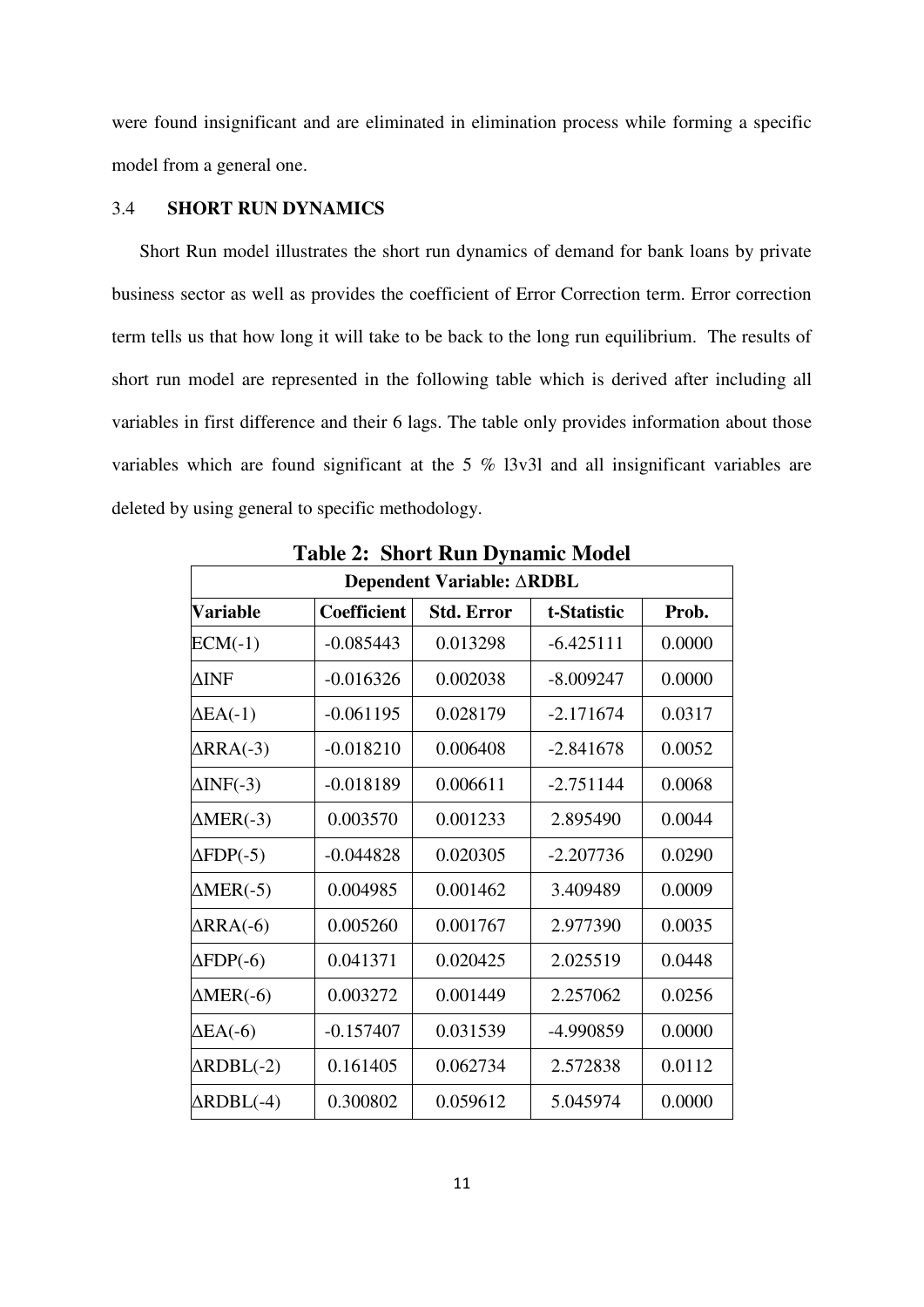| <b>Diagnostic Test</b>                                                |                           |  |  |  |  |  |
|-----------------------------------------------------------------------|---------------------------|--|--|--|--|--|
| $R^2 = 0.676006$                                                      | Adjusted $R^2 = 0.644338$ |  |  |  |  |  |
| Breusch-Godfrey Serial Correlation LM test $(\text{lag } 1) = 0.0000$ |                           |  |  |  |  |  |
| Breusch-Godfrey Serial Correlation LM test $(\text{lag } 4) = 5.071$  |                           |  |  |  |  |  |
| Ramsay RESET Test $(\text{lag } 1) = 0.000973$                        | $ARCH (1) = 0.7644$       |  |  |  |  |  |

The diagnostic tests depicts that the estimated model gas no serial correlation at lag 1 as well as lag 4, no specification and no ARCH at the 5 % level. To check the stability of the short run model CUSUM and CUSUM of squares plot is analyzed. The plot of CUSUM shows that the model is stable as cumulative sum of recursive residuals lies within the bounds. The results of CUSUM squares also depicts that the model is roughly stable. The plots of these tests at 5% significance level are given as under:



**Figure: 1 CUSUM Test Results of Short Run Model**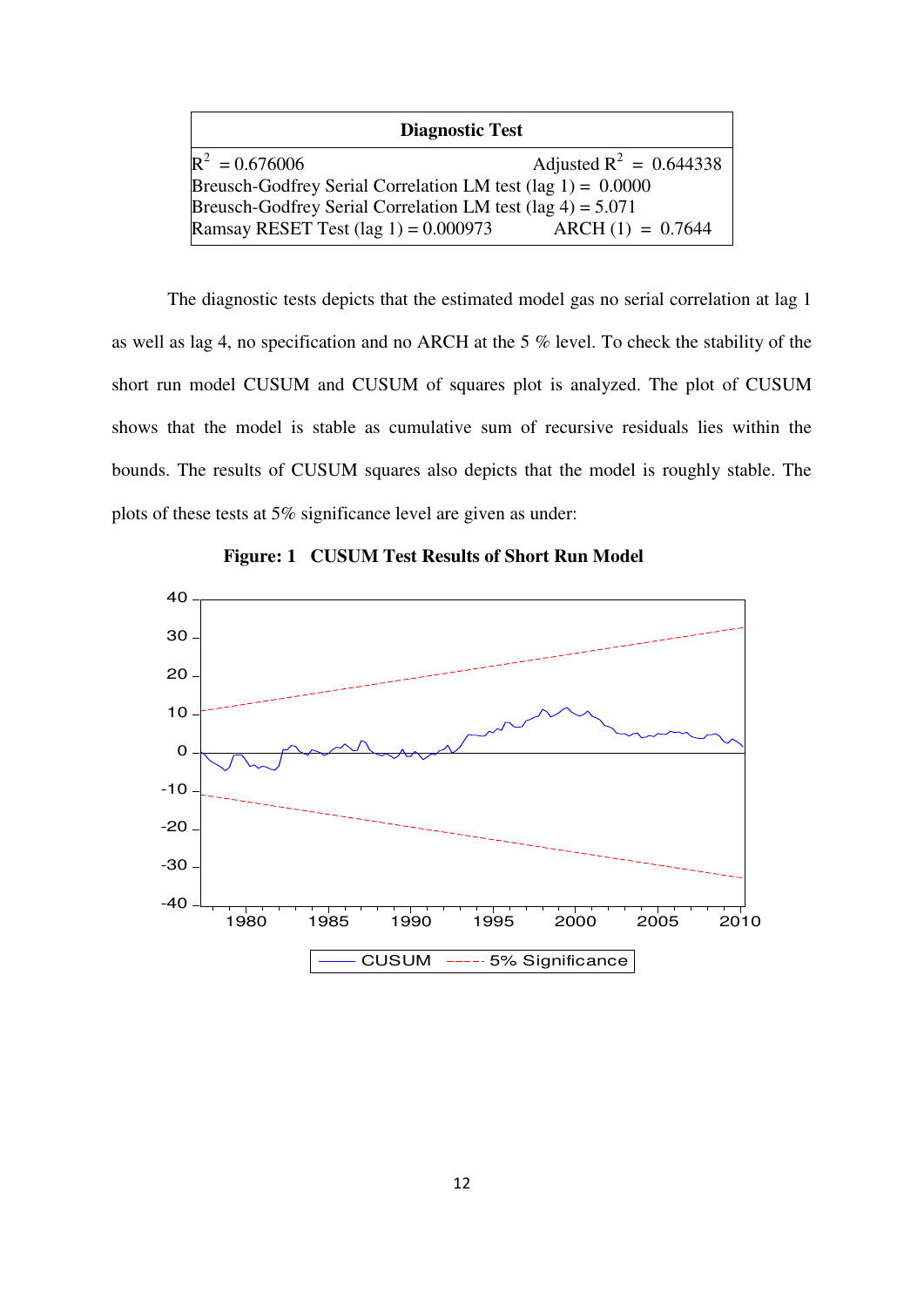

**Figure 2: CUSUM of Squares Test Results of Short Run Model** 

The coefficient of Error Correction term in the short run model is -0.085443. The parameter estimate of error correction term describes that in one quarter about 8.5% of error is corrected. The speed of adjustment is low which shows that there are frictions which forbid the demand for bank loans by private business sector to quickly go back to the long run equilibrium level. The reasons for slow speed of adjustment might be the demand for bank loans includes short as well as long term loans. The decision about short term loans can be changed from period to period but changing decisions about long term loans takes time as commitments are made for longer period. The other reason of slow adjustment in Pakistan could be the uncertain policies and political instability in the country because of which the business sector hesitates to go back to the equilibrium level quickly. However to find the concrete reasons for low level of adjustment more through and micro level study of borrowers behaviour is required.

In the short run model inflation appears in first difference and its 3rd lag. Both coefficients have negative signs. So, the estimated equation suggests that if inflation is high in the current period and remained high during  $3<sup>rd</sup>$  last quarter then demand for loan will be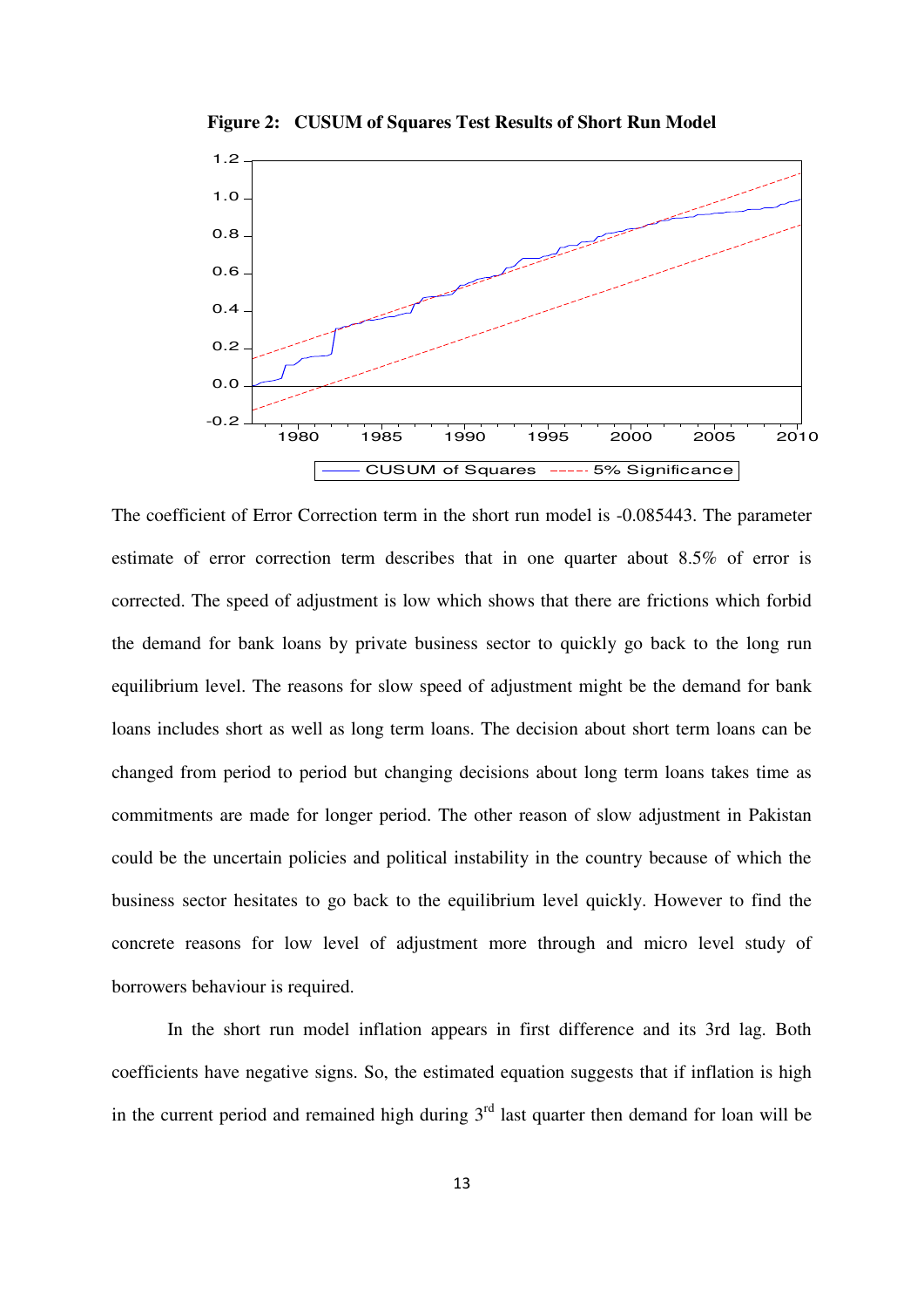less in the current quarter. Economic activity appears as  $1<sup>st</sup>$  and  $6<sup>th</sup>$  lag of differenced series and its sign is negative. The short run equation explores that Real rate of return (RRA) does not affect RDBL in very short run i.e. the first difference of RRA and its first 2 lags are not significant and hence are excluded from the short run equation. It means that in very short run business cannot change their demand for bank credit in response to changes in its price because it might be difficult to change their plans of borrowing money or changing the source of existing debts and find other alternates very quickly. The  $3<sup>rd</sup>$  and  $6<sup>th</sup>$  lag of differenced RRA is significant and has negative sign but its magnitude is low as compared to long run coefficient. Again the reason for low impact of real interest rate on demand for bank loans by private business sector than its long run effect could be that in short run changing debt sources or changing plans of expansion or contraction are difficult and it takes time to change debt sources. Macroeconomic risk appears in the model in form of  $3<sup>rd</sup>$ ,  $5<sup>th</sup>$  and  $6<sup>th</sup>$  lag of differenced MER but the signs of all the three are not correct but it can be ignored by taking into consideration the information that the coefficient values are very close to zero i.e. 0.00357, 0.0049 and 0.0032. So in short run the impact of macroeconomic risk on demand for bank for bank credit by private business sector can be ignored. Foreign Demand Pressure (FDP) did not appear in the long run equation and in short run only  $5<sup>th</sup>$  and  $6<sup>th</sup>$  difference was found significant but the coefficient values are quite low. So it could be concluded that the foreign demand pressure do not effect considerably the demand for bank loans by private business sector.

## **4 POLICY IMPLICATIONS**

The present study attempted to analyze the determinants of demand for bank loans by private business sector in Pakistan and it helps in the following ways in policy formulation. The analysis of impact of macroeconomic risk, inflation through lights on the need of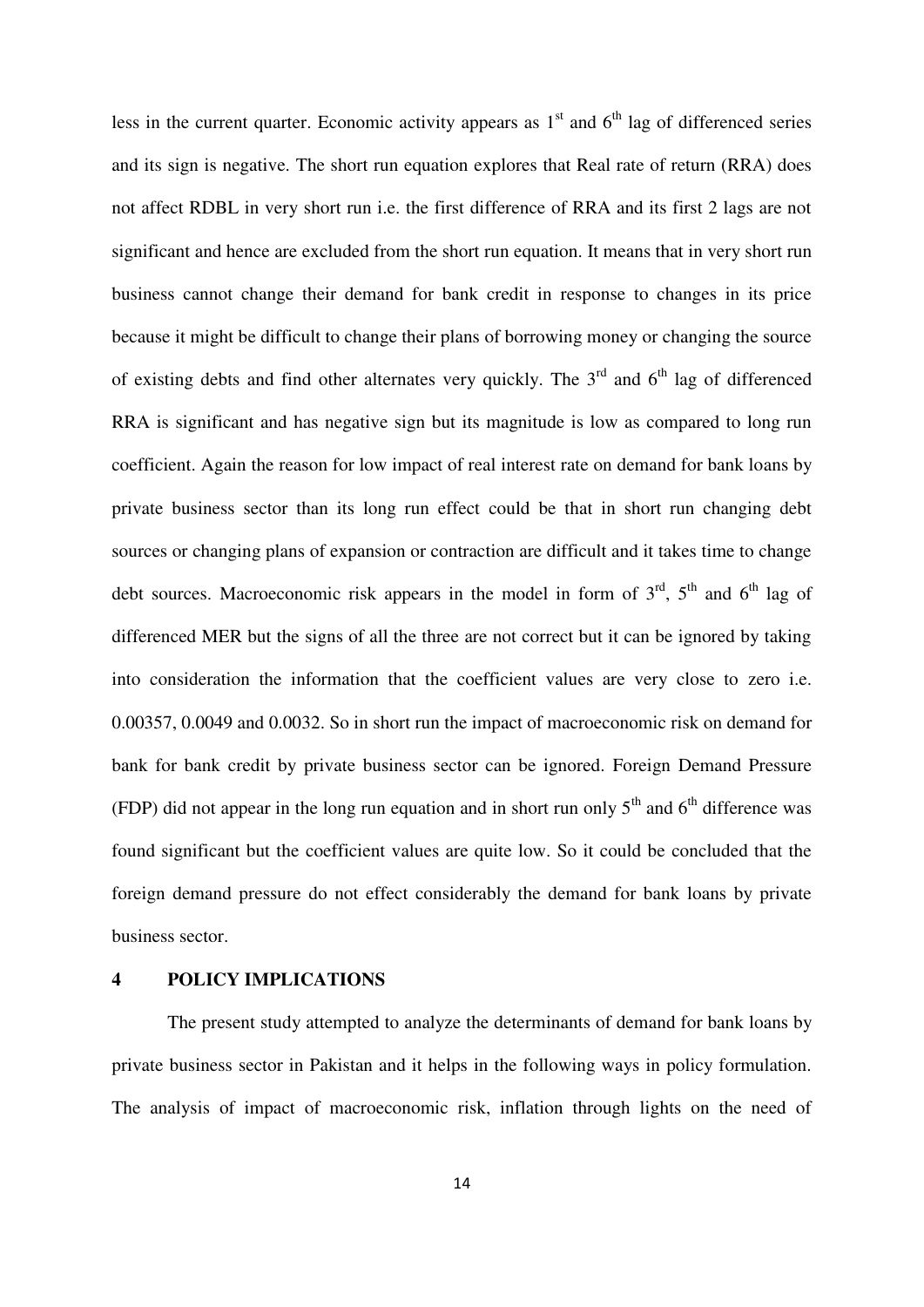bringing macroeconomic stability for expanding demand for bank lending and thus for expansion of businesses. The negative signs of macroeconomic risk and rate of inflation shows that businesses are shy to invest when there is instability in the policies and macroeconomic conditions. As in the study the demand for bank loan by private business sector is found elastic to real rate of return on advances/real rate of interest so it can help the monetary authorities to control money demand and hence money supply in the economy.

#### **REFERENCES**

Arestis, P. (1987) The credit segment of a UK post Keynesian model. Journal of Post Keynesian Economics 10(2), 250-269

Arestis, P., and Mariscal, I. B. F. (1995) The endogenous money stock: empirical observations from the United Kingdom. Journal of Post Keynesian Economics, 545-559.

Arestis, P. and Sawyer M (2006) A Hand Book of Alternative Monetary Economics. Edward Elgar Publishing Limited, chapter 3 p 53

Bernanke, B. S., and Blinder A. S. (1988) Credit, Money, and Aggregate Demand. The American Economic Review 78(2) Papers and Proceedings of the One-Hundredth Annual Meeting of the American Economic Association 435-439.

Bernanke, B., & Gertler M. (1995) Inside the Black Box: The Credit Channel of Monetary Transmission Mechanism. The Journal of Economic Perspectives 9(4), 27-48

Blundell-Wignall, A., & Gizycki, M. (1992) Credit Supply and Demand and the Australian Economy. Economic Research Department, Reserve Bank of Australia.

Brown, R. L., Durbin, J., & Evans, J. M. (1975) Techniques for testing the constancy of regression relationships over time. Journal of the Royal Statistical Society. Series B (Methodological), 149-192.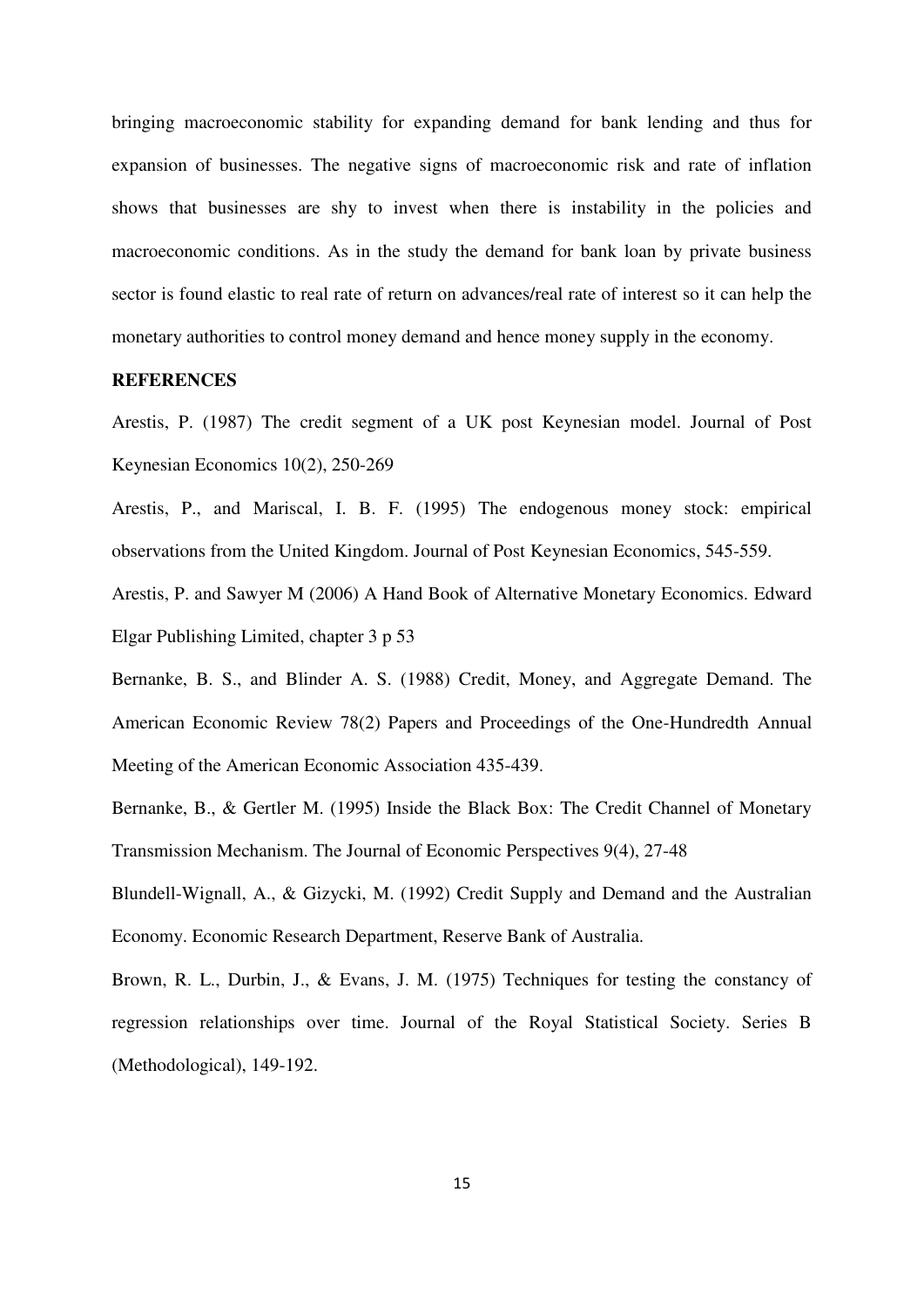Breusch, T. S. (1978) Testing for Autocorrelation in Dynamic Linear Models. Australian Economic Papers, 17(31), 334-355.

Calza, A., Gartner, C., & J. Sousa (2001) Modeling the Demand for Loans to the Private Sector in the Euro Area European Central Bank, Working Paper no. 055 Germany.

Coghlan, Richard T.( 1981) Money, Credit and the Economy Allen & Unwin

Cuthbertson, K. (1985) Bank Lending to UK Industrial and Commercial Companies. Oxford Bulletin of Economics and Statistics 42(2), 91–118.

Davidson, P. & Weintraub, S.(1973) Money as cause and effect. Economic Journal 83(332) 1117–32.

Engle, R. F. (1982) Autoregressive Conditional Heteroskedasticity with Estimates of the Variance of U.K. Inflation. Econometrica 50 987–1008.

Friedman, B. M. (1984) The Roles of Money and Credit in Macroeconomic Analysis. National Bureau of Economic Research Working Papers, no. 0831.

Godfrey, L.G. (1978) Testing Against General Autoregressive and Moving Average Error Models when the Regressors Include Lagged Dependent Variables. Econometrica 46 1293– 1302.

Ghosh, S. & Ghosh, A. (1999) East Asia in the Aftermath: was there a Credit Crunch? IMF Working Paper WP/99/38, Washington D.C.

Hicks, S. (1980) Commercial Banks and Business Loan Behavior. Journal of Banking and Finance, 4 (2), 125-141.

Holmes, A. (1969) Operational Constraints on the Stabilization of Money Supply Growth,in Controlling Monetary Aggregates. Boston MA: Federal Reserve Bank of Boston 65-77 Hylleberg, S., Engle R. F., Granger C. W. J., & Yoo. B. S. (1990) Seasonal integration and cointegration. Journal of Econometrics 44, 215-238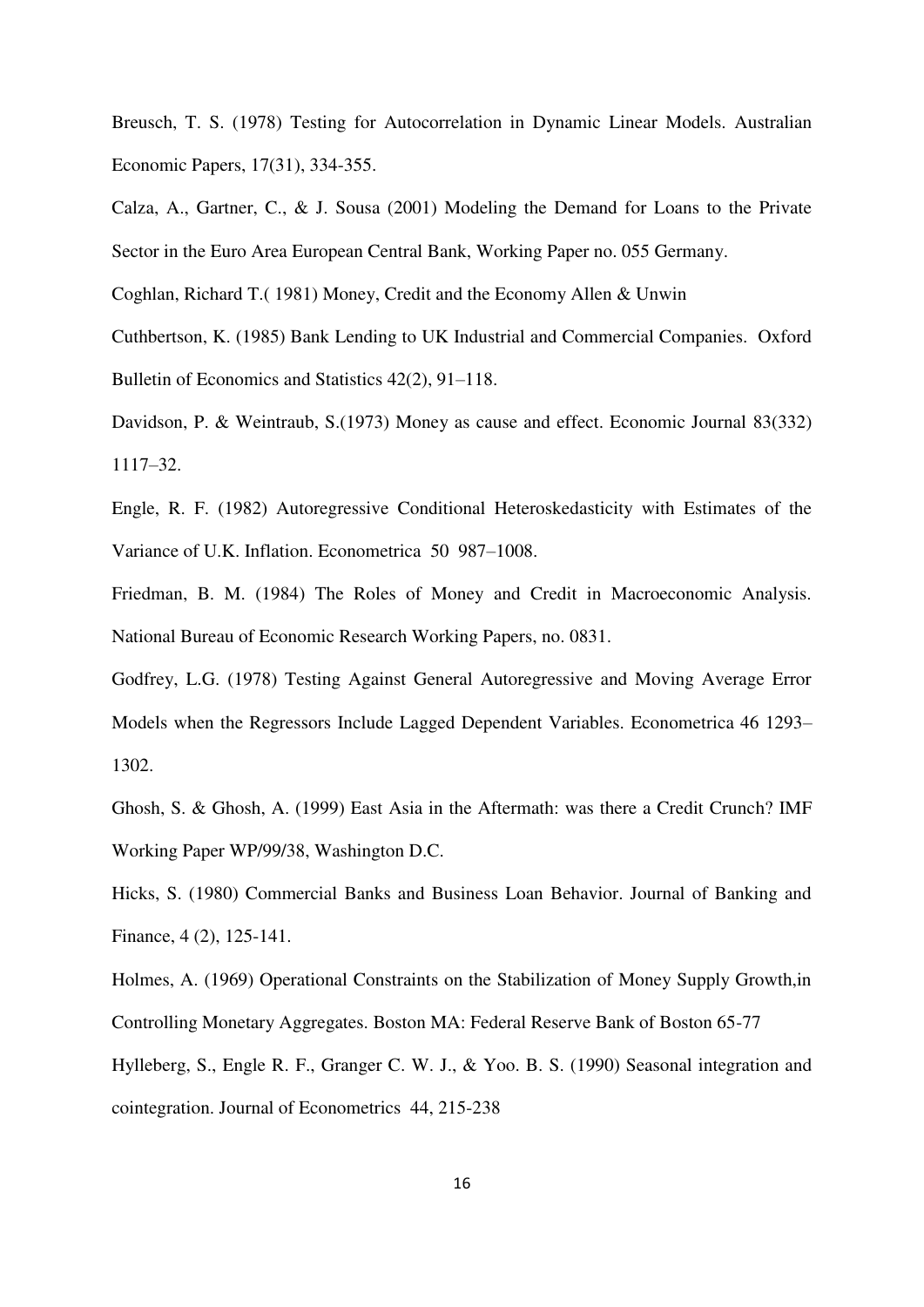Kaldor, N. (1970) The new monetarism, Lloyds Bank Review, 97, 1–17.

Kaldor, N. and Trevithick, J. (1981) A Keynesian perspective on money. Lloyds Bank Review January, 139, 1–19.

Laffont, J. J and Garcia René (1977) Disequilibrium Econometrics for business loans. Econometrica 45(5) 1187-1204

Maddala, G. and Nelson, F. (1992) Maximum Likelihood Methods for Models of Markets Disequilibrium. Economerica 42(6) 1013-1030

Melitz, J. and Pardue, M. (1973) The Demand and Supply of Commercial Bank Loans Journal of Money, Credit and Banking 5(2) 669-692

Meltzer, A. H and Brunner, K. (1963) The place of financial intermediaries in the transmission of monetary impulses. Proceedings of the American Economic Association

Mishkin, F. G. (1995) A Symposium on Monetary Transmission Mechanism. Journal of Economic Perspectives 9(4) 3–10

Moore, B. J. (1979) The Endogenous Money Stock. Journal of Post Keynesian Economics 2(1) 49-70.

Moore, B. J. (1983) Unpacking the Post Keynesian Black Box: Bank Lending and the Money Supply. Journal of Post Keynesian Economics 5(4) 537-556

Moore, B. J. (1988) Horizontalists and Verticalists: The Macroeconomics of Credit Money London: Cambridge University Press

Moore, B. and Threadgold, A. (1985) Bank Lending and the Money Supply. Economica 52(205) 65-78

Panagopouluos, Y. and Spiliotis, A. (1998) The Determinants of Commercial Banks Lending Behavior: Some evidence for Greece. Journal of Post Keynesian Economics, 20(4), 649-672.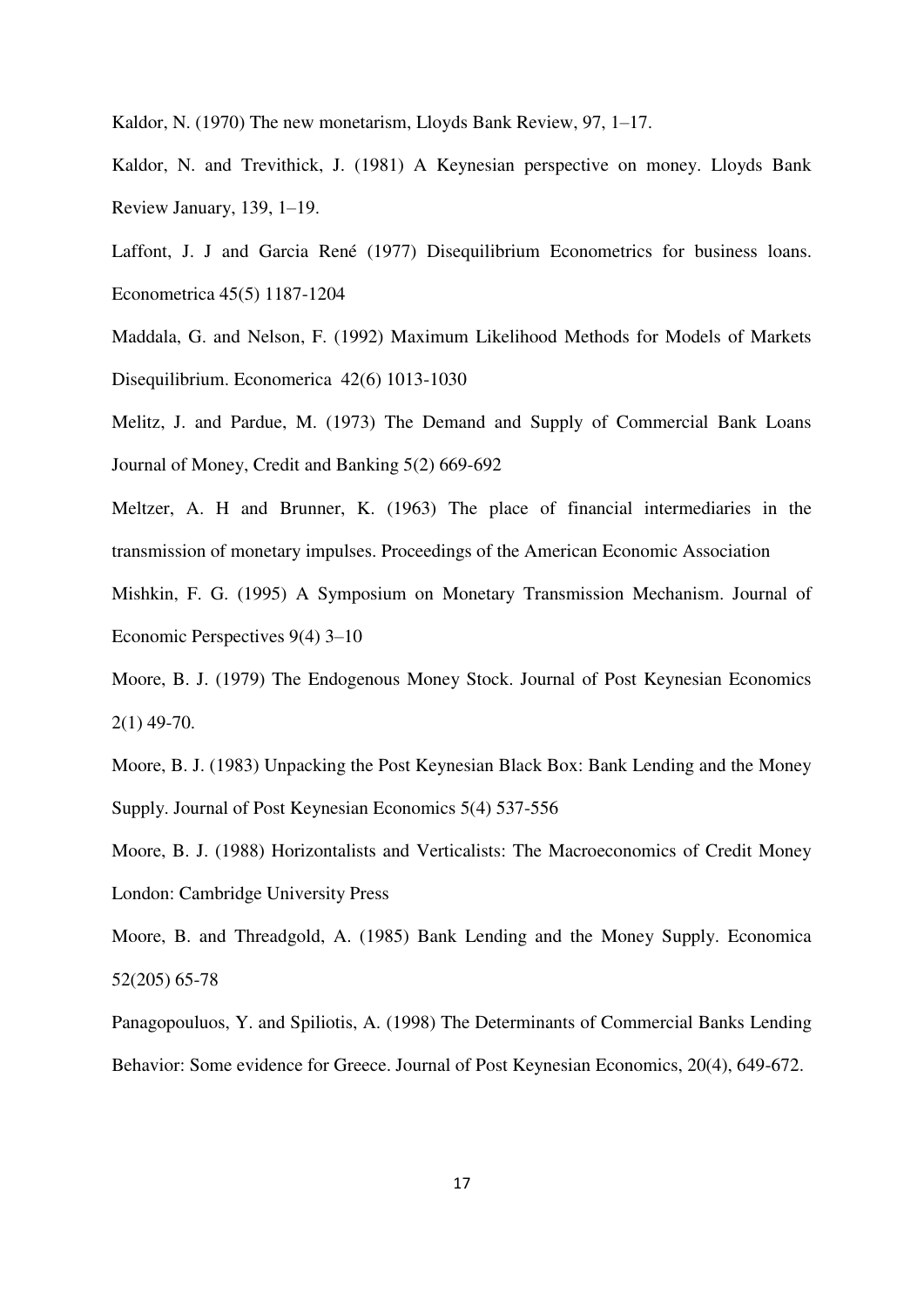Pandit & Vashisht (2011) Monetary Policy and Credit Demand in India and Some EMEs Indian Council for Research on International Economic Relations, working paper no. 256.

Pesaran, H. M. (1997) The Role of Economic Theory in Modelling the Long-Run. Economic Journal 107, 178-191

Pesaran, H. M., & Shin, Y. (1999) Autoregressive Distributed Lag Modelling Approach to Cointegration Analysis, Chapter 11, in Storm, S., (ed.), Econometrics and Economic Theory in the 20th. Century: The Ragnar Frisch Centennial Symposium. Cambridge University Press: Cambridge.

Pesaran, H. M., Shin, Y. & Smith, R. (1996) Testing the Existence of a Long-Run Relationship DAE Working Paper Series No. 9622, Department of Applied Economics, University of Cambridge.

Pesaran, H. M., Shin, Y. and Smith, R. J. (2001) Bounds Testing Approaches to the Analysis of Level Relationships Journal of Applied Econometrics, 16, 289-326.

Ross, L. (1997) [Financial Development and Economic Growth: Views and Agenda.](http://ideas.repec.org/a/aea/jeclit/v35y1997i2p688-726.html) [Journal](http://ideas.repec.org/s/aea/jeclit.html)  [of Economic Literature,](http://ideas.repec.org/s/aea/jeclit.html) American Economic Association, 35(2), 688-726.

Qayyum, Abdul (2002) Demand for Bank Lending by the Private Business Sector in Pakistan. The Pakistan Development Review 41(2) 149–159

Schumpeter, J. A. (1911) The Theory of Economic Development. Trans. R. Opie, Cambridge, MA: Harvard University Press.

State Bank of Pakistan (2010) Financial Stability review, State Bank of Pakistan

State Bank of Pakistan (2010) Banking Statistics of Pakistan, State Bank of Pakistan

Vera, V. Leonardo (2002) The Demand for Bank Loans in Venezuela. A Multivariate Cointegration Analysis, Investigacion Economica, Vol LXII, No. 245.